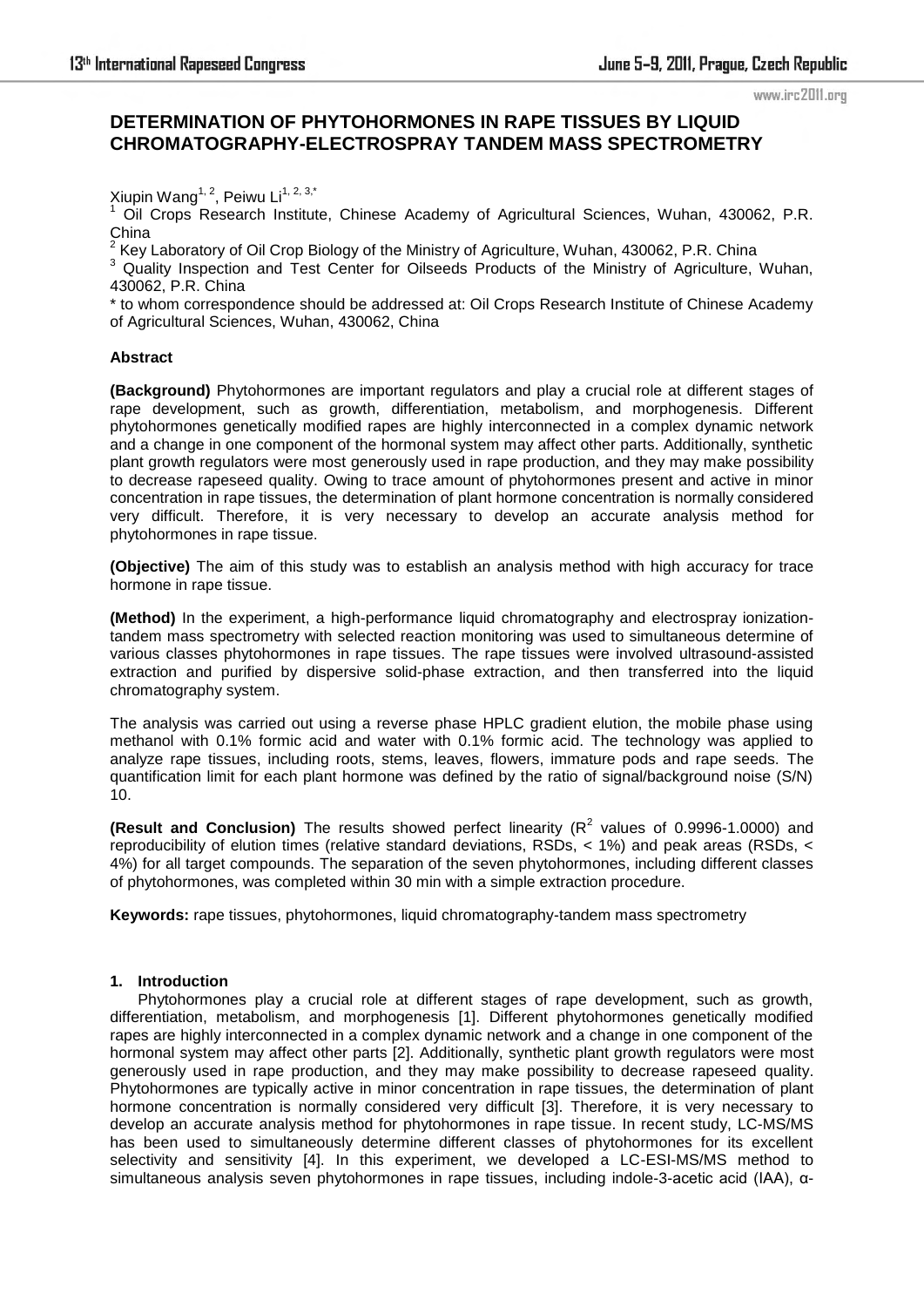naphthaleneacetic acid (α-NAA), gibberellic acid (GA3), abscisic acid (ABA), 2,4 dichlorophenoxyacetic acid (2,4-D), paclobutrazol (PA) and 2,4-epibassinolide (2,4-EP).

# **2. Materials and methods**

# **2.1 Materials and sample preparation**

Fresh rape plants in pod bearing period were obtained from experimental field of Oil Crops Research Institute Chinese Academy of Agricultural Science. Roots, stems, leaves, flowers and the immature pods were collected respectively. The materials were cold-freezing dried at Refrigerant charge (Thermo savant, England). The rape seeds were got from a local market.

# **2.2 Extraction and purification of plant tissues**

Ultrasound-assisted extraction was used in the experiment. Powder of rape tissues were weighed and placed in 50-mL centrifuge tube along with 80% methanol in water containing 0.1% formic acid, vortexed, ultrasound-assisted extraction for 15 min at room temperature. The supernatants were filtered, the filtrate was evaporated using rotatory evaporator at 30°C. Dispersive solid-phase extraction was used as purification method [5]. 2 mL supernatant was removed into 5-mL centrifuge tube with 300 mg Magnesium sulfate and 100 mg Primary secondary amine (PSA) (Agilent Technologies, USA) which was one kind of bulk sorbent and centrifuged at 4500 rpm, at room temperature, 10 min. Then the supernatant was filtered using a 0.45 μm PTFE filter (Waters, Milford, MA, USA). Then the filtered fluid was transferred into sample vial and send to the chromatography system.

# 3. **Results and discussion**

#### 3.1 **Development of LC-MS/MS method**

A liquid chromatography-tandem mass spectrometry (Thermo scientific Triple Stapes Quadrupole Quantum Ultra EMR) coupling with an electrospray ionization (ESI) interface was used. HPLC was performed by gradient using a binary solvent system comprising methanol with 0.1% formic acid, water with 0.1% formic acid, the gradient conditions were showed in Table 1. Solvent were mixed and delivered to the analytical column (C18 ODS-3, 5μm, 150 mm × 2.1 mm I.D., Inertsil, Japan) at flow rate of 0.20mL/min.

| Time(min)      | $(\%)$ | Methanol with 0.1% formic acid Water with 0.1% formic acid (%) |  |  |
|----------------|--------|----------------------------------------------------------------|--|--|
| $\overline{0}$ | 30     | 70                                                             |  |  |
| 3              | 30     | 70                                                             |  |  |
| 10             | 70     | 30                                                             |  |  |
| 15             | 70     | 30                                                             |  |  |
| 20             | 95     | 5                                                              |  |  |
| 25             | 95     | 5                                                              |  |  |
| 28             | 30     | 70                                                             |  |  |
| 33             | 30     | 70                                                             |  |  |

|  | Table 1. Chromatographic gradient conditions for the analysis of phytohormones |
|--|--------------------------------------------------------------------------------|
|--|--------------------------------------------------------------------------------|

The selected reaction monitoring (SRM) mode was used to monitor the precursor-to-product ion transitions. IAA, α-NAA, GA<sub>3</sub>, ABA and 2, 4-D were analyzed in negative scan mode, and the precursor ions were selected as [M-H] ions; while PA and 2, 4-EP were analyzed in positive scan .<br>mode, and the precursor ions were selected as  $[M+H]$ <sup>+</sup> ions. The collision energy of each phytohormone was confirmed through Compound Optimization. All data were showed in Table 2.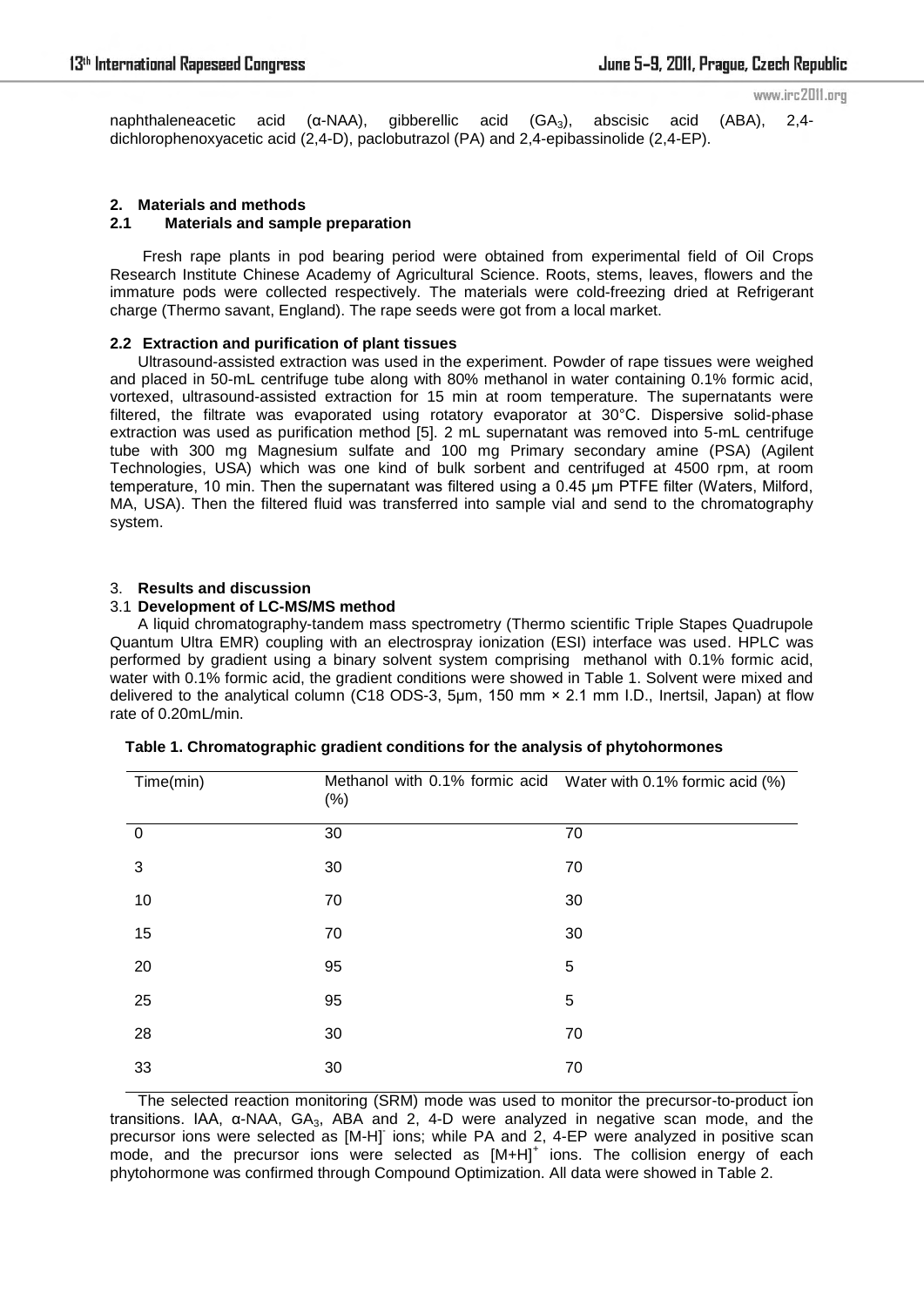| Analytes        | Retention<br>times<br>(min) | Precision<br>$%$ ) | (RSD, | Equation<br>οf<br>calibration curve <sup>a</sup> | Correlation<br>coefficient<br>(R <sup>2</sup> ) | Limit<br>οf<br>Detection<br>$(\mu g \, mL^{-1})$ | Linear<br>range<br>$(\mu g \text{ mL}^{-})$ |
|-----------------|-----------------------------|--------------------|-------|--------------------------------------------------|-------------------------------------------------|--------------------------------------------------|---------------------------------------------|
|                 | Retention<br>time           | Peak<br>areas      |       |                                                  |                                                 |                                                  |                                             |
| IAA             | 11.59                       | 0.36               | 3.02  | $Y = -$<br>11278.3+5.15982X                      | 0.9996                                          | 0.01                                             | $0.05 - 80$                                 |
| α-NAA           | 14.83                       | 0.69               | 2.21  | $Y = -$<br>3891.15+12.1394X                      | 0.9999                                          | 0.01                                             | $0.25 -$<br>120                             |
| GA <sub>3</sub> | 10.14                       | 0.58               | 3.55  | Y=-<br>4592.38+13.6715X                          | 0.9999                                          | 0.01                                             | $0.05 - 20$                                 |
| ABA             | 12.54                       | 0.37               | 2.68  | $Y = -$<br>3096.65+6.41597X                      | 0.9997                                          | 0.01                                             | $0.025 -$<br>20                             |
| $2,4-D$         | 18.40                       | 0.61               | 1.57  | $Y = -$<br>3713.93+19.3779X                      | 1.0000                                          | 0.01                                             | $0.05 - 40$                                 |
| PA              | 18.26                       | 0.90               | 2.43  | Y=-<br>46840.4+4957.08X                          | 0.9999                                          | 0.001                                            | $0.0025 -$<br>20                            |
| 2,4-EP          | 21.59                       | 0.42               | 3.51  | Y=-<br>6206.94+232.401X                          | 1.0000                                          | 0.02                                             | $0.1 - 40$                                  |

#### **Table 2. Optimized MS/MS conditions, Precision, calibration curves and other quantitative data for thirteen phytohormones**

# 3.2 **Quality parameters of the LC-MS/MS method**

 Under the optimized LC-MS/MS conditions described above, a group of five standards with different concentrations were determined. The peak area of the diagnostic product ion under optimized conditions was used for quantification. According to the relationship between the peak area and concentration, a curve was built. The dose-response curves were liner in the concentration ranges selected for various compounds ( $R^2$  values of 0.9996-1.0000). The detection limit for each plant hormone was defined by the ratio of signal/background noise (S/N) 3.The results were showed in Table 2.

The precision of machine was expressed by relative standard deviation (RSD). The RSDs of the retention time and peak areas for all analytes were in the range of 0.36-0.90%, 1.57-3.55%, respectively. The standards recovery of rape root, stem, leaf, flower, immature pod and seed were in the range of 90.0-99.8%, 86.7-99.7%, 82.1-99.9%, 82.3-99.9%, 87.4-99.9%, 81.5-99.2%, respectively.

# 3.3 **Sample analysis**

Under the optimum operating conditions, both the developed method and the compared method were used to determine rape tissues. The LC chromatogram of rape tissues determined by our developed method was seen in Figure 1. Each sample had triplicate analysis, and all RSDs were less than 10%.

# **4. Conclusion**

In the experiment, an LC-ESI-MS/MS method was developed to determine seven phytohormones in rape tissues and precision of the chromatogram system and recovery of the extraction process were estimated. Ultrasound-assisted extraction was adopted and the dispersive solid-phase extraction as the purification method. The separation of the seven phytohormones, including different classes of phytohormones, was completed within 30 min.